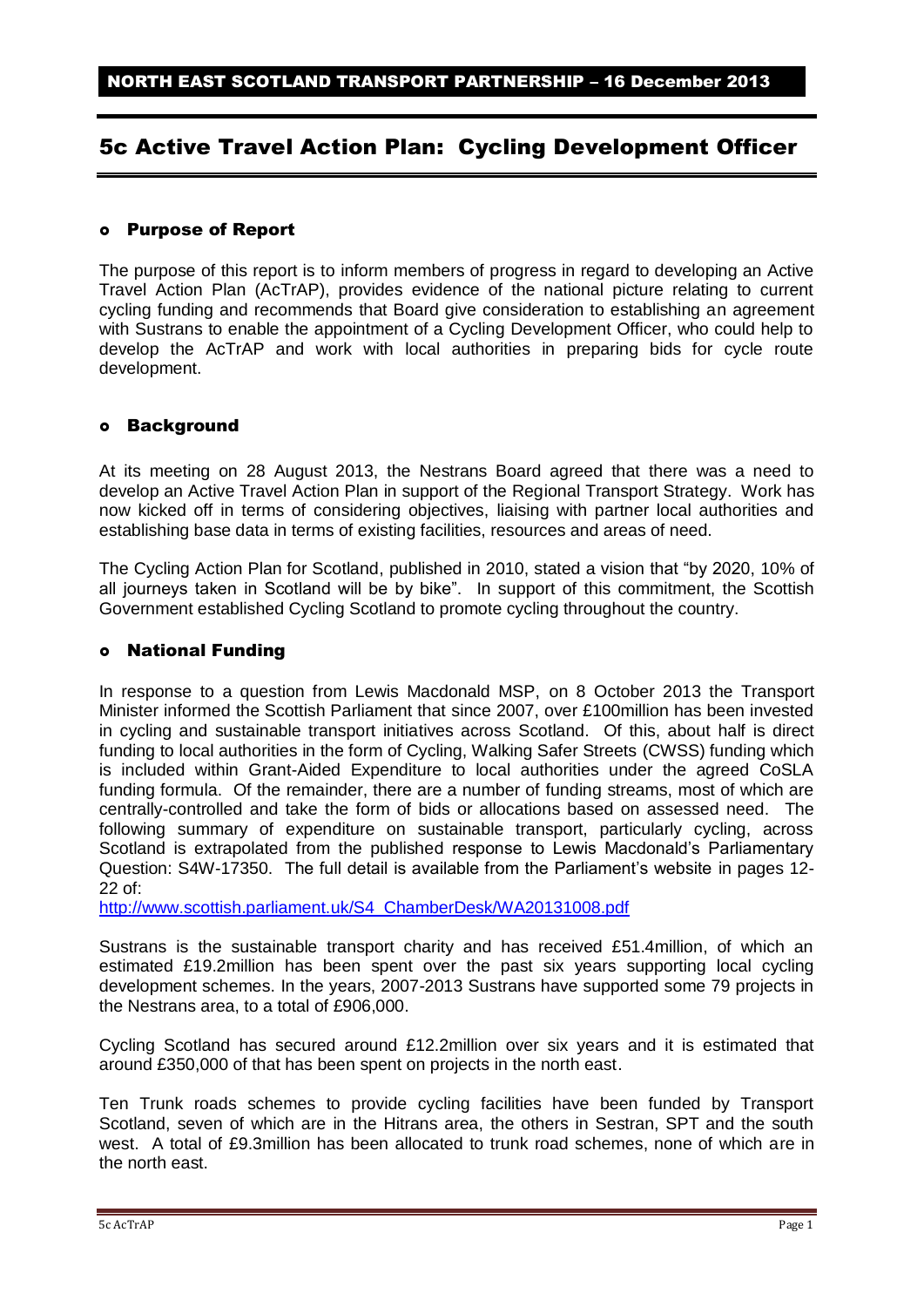Sustrans is also responsible for developing the National Cycle Network (NCN) and development costs totalling £26million have accrued across Scotland since 2007, £20million of which has been funded by Transport Scotland the remainder contributions from other partners, mainly local authorities. Of this, just two NCN routes are in the north east (NCN route 1 from John O'Groats to the Border and NCN route 195 Deeside), an estimate for which is around £920,000 of Transport Scotland investment.

A Smarter Choices, Smarter Places fund was established in 2008/09 and has focused on seven areas which benefitted by £11.41million of Central Government spending towards a total package spend of £15million. The seven demonstration areas were Kirkwall in the Hitrans area, Larbert/Stenhousemuir in Sestran, Dumfries in Swestrans, Dundee in Tactran and Lenzie, Glasgow and Barrhead in SPT.

| Cycling Expenditure 2007-2013 (£million) |                 |          |                  |
|------------------------------------------|-----------------|----------|------------------|
|                                          | <b>Nestrans</b> |          | Nestrans as % of |
|                                          | area            | Scotland | Scotland         |
| <b>CWSS</b>                              | 4.303           | 49.887   | 8.63%            |
| <b>Sustrans</b>                          | 0.857           | 40.579   | 2.11%            |
| <b>Cycling Scotland</b>                  | 0.350           | 10.162   | 3.43%            |
| trunk roads                              | O               | 9.307    | 0.00%            |
| <b>NCN</b>                               | 0.920           | 20.250   | 4.54%            |
| smarter choices                          | 0               | 11.150   | 0.00%            |
|                                          |                 |          |                  |
| other                                    | 0               | 1.286    | 0.00%            |
|                                          |                 |          |                  |
| Total                                    | 6.428           | 142.621  | 4.51%            |
|                                          |                 |          |                  |
| Total (exc.                              |                 |          |                  |
| CWSS)                                    | 2.125           | 92.734   | 2.29%            |

It should be noted that Nestrans has invested some £5million towards cycling schemes over the past six years, over and above the figures in the table.

Excepting Cycling, Walking Safer Streets funding which is included within Grant-Aided Expenditure to local authorities under the agreed CoSLA funding formula, it appears that the north east is averaging between 2 and 4% of discretionary funding, despite having 9% of the population and around a tenth of all cycling trips.

Derick Murray and Rab Dickson met with John Lauder, Director of Sustrans Scotland to discuss the reasons for this proportion of funding and agreed to investigate the level of bids, quality of bids and anything that can be done to encourage an increased level of funding to this area. It was agreed to investigate the number of bids that had been received from the north east and to further consider the reasoning behind any schemes not funded. It was further agreed that Nestrans and Sustrans should investigate the possibility of jointly appointing a Cycling Development Officer to help take forward bids, act as a liaison between authorities in the north east and the national bodies and to help design and promote cycling routes across the region.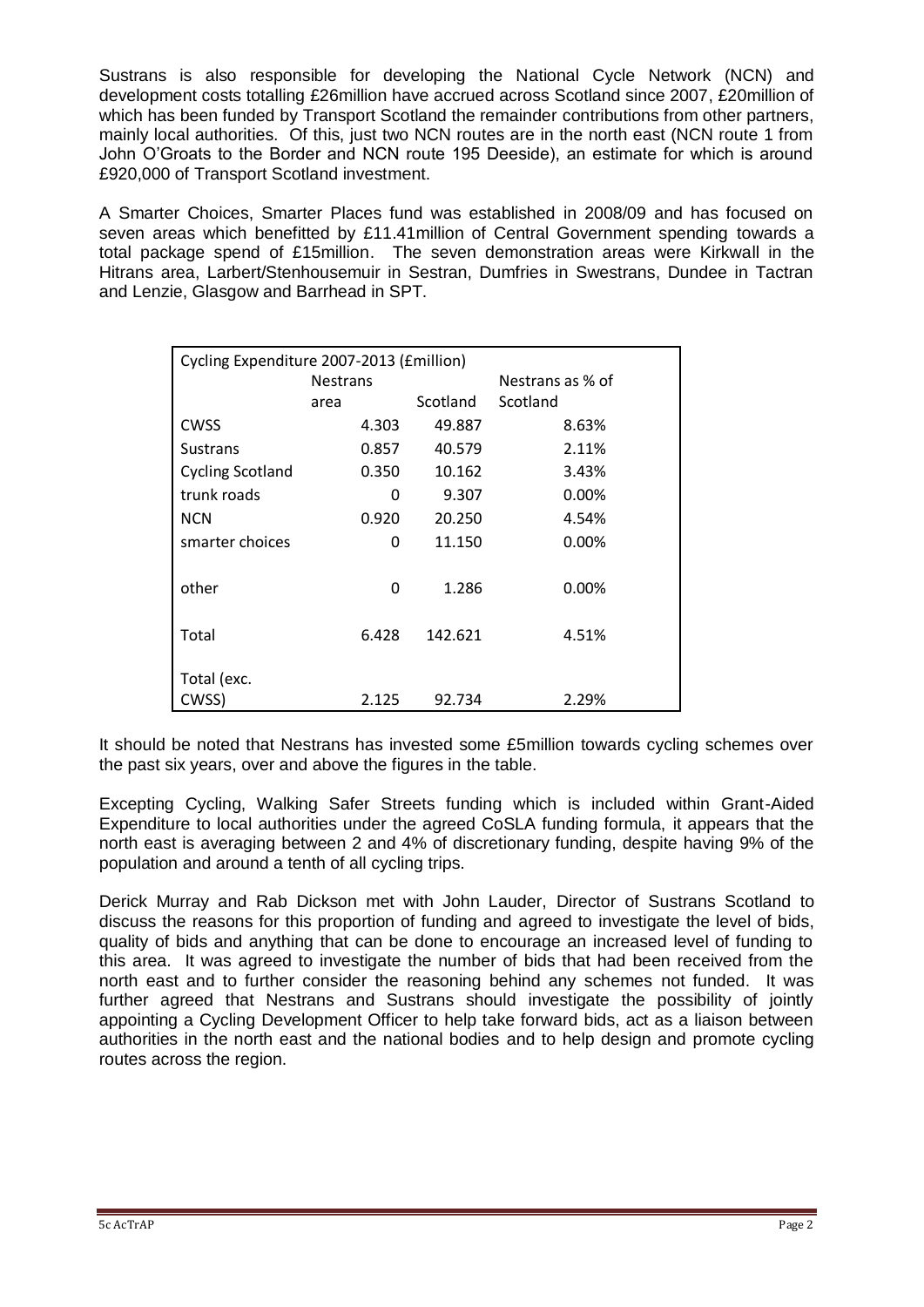## Embedded Officer

The possibility of appointing an "embedded officer" would provide the opportunity to develop cycling projects in conjunction with the two local authorities, support Nestrans in establishing the Active Travel Action Plan and liaise with Sustrans, Cycling Scotland and other organisations towards ensuring that the north east is contributing towards the national vision and that the area is getting its fair share of funding.

Sustrans has recently entered into similar arrangements with Hitrans and Strathclyde Partnership for Transport (SPT) as well as Edinburgh City Council and it is understood that a similar officer is proposed for the Tactran area.

It is suggested that Nestrans should recruit a Cycling Development Officer with primary responsibility for supporting the management of strategic planning, day-to-day operation and coordination of active travel projects. The post-holder will be expected to progress the plan for a cohesive active travel network across the Nestrans area, by developing a detailed multi-year work plan for capital projects, overall project delivery and oversight, time and budget planning and reporting. A key role will be liaison with Sustrans and a job description has been agreed in principle with that organisation. Sustrans have offered to guarantee capital funding, subject to match-funding, for schemes if the post is agreed.

It is expected that the post-holder will be able to, where applicable, support member Local Authorities in such areas as; the promotion and marketing of walking and cycling within Aberdeen City and Shire including the development and delivery of active travel projects, submission of applications for external funding, monitoring of cycle usage and prioritisation of infrastructure projects. They will also be expected to work closely with the Sustrans team based in Edinburgh to coordinate work on the delivery of the National Cycle Network routes in the north east and to lobby for capital funding from national organisations, European projects or the Scottish Government.

The post-holder will be based at the Nestrans office in King Street, Aberdeen but will be expected to travel throughout the region and will also be required to attend regular meetings outwith the region, including Transport Scotland, Scottish Government and Sustrans offices.

The post-holder will report to the Nestrans Director on a day to day basis but will also be expected to liaise with Sustrans Infrastructure Partnerships Manager for those elements of the post which relate directly to Sustrans Scotland including the management of the National Cycle Routes (NCN).

### Funding

In line with the arrangements that Sustrans have secured with Hitrans, Tactran and other authorities, it is suggested that Nestrans should agree to hosting and funding a position for two years at a total revenue cost of around £50,000 per year. Subject to a matching capital contribution, Sustrans would then make available capital funding of £100,000 per year for strategic routes in the north east, particularly for cross-boundary routes to enable day-to-day commuting and functional cycling.

Bids for further funding would be a key output of the Cycling Development Officer and Nestrans and partner local authorities will seek to identify funding streams to ensure that the Active Travel Action Plan can be implemented, that the north east secures a fair share of national funding streams and that progress is made towards achieving the national vision of 10% of journeys by bicycle.

A Draft Job Description and Person Specification are attached as Appendix A to this report. Subject to Board approval, officers will liaise with Aberdeenshire Council's Personnel Department and Legal Services to establish appropriate salary scales and to advertise and appoint, with the intention of having an officer in post around the start of next financial year.